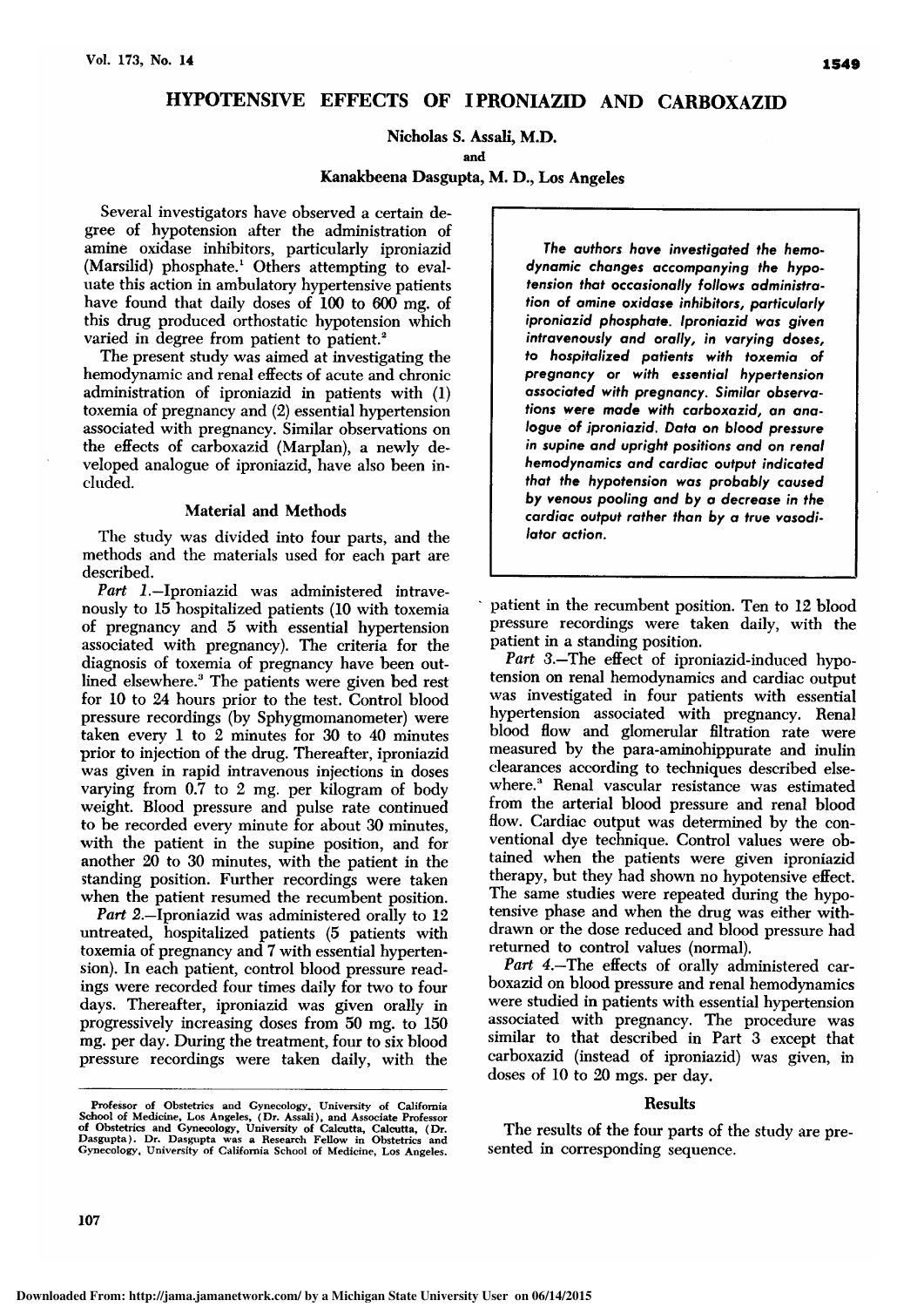Effects of Intravenous Administration—Figure <sup>1</sup> shows <sup>a</sup> typical response to iproniazid in <sup>a</sup> patient with severe preeclampsia, whereas Figure 2 illustrates <sup>a</sup> typical response of <sup>a</sup> patient with essential hypertension. The other patients responded in <sup>a</sup> similar manner. It is evident that iproniazid in the flushing, dizziness, and mental stimulation were observed.

Effects of Oral Administration of Iproniazid — The results of orally administered iproniazid varied according to the dose and varied with the same dose in different patients. Figure <sup>3</sup> illustrates the



Fig. 1.—Effects of intravenous administration of iproniazid (Marsilid) phosphate on blood pressure and pulse rate of <sup>a</sup> pregnant patient with preeclampsia. In the first test, 0.7 mg. per kilogram of body weight was given, with lack of postural hypotensive effect. Twenty-four hours later, 1.4 mg./kg. was given without hypotensive action.



Fig. 2.—Effects of intravenous administration of 2.0 mg./kg. of iproniazid (Marsilid) phosphate to patient with essential hypertension. Despite appearance of side-effects, no hypotensive action was observed.

doses given had no significant effect on the patient's blood pressure with the patient in either the supine or the upright position. The patient's pulse rate, likewise, did not change. When ipronoazid was given at high doses, bizarre side-effects such as

response of <sup>a</sup> patient with essential hypertension, whereas table <sup>1</sup> summarizes all the data. No postural hypotension was observed during the administration of 50 mg. of iproniazid per day. However, when the dose reached <sup>100</sup> to <sup>150</sup> mg. per day, <sup>a</sup> moderate to severe orthostatic hypotension occurred and became evident approximately 30 to 40 minutes after ingestion of the drug. The patient felt <sup>a</sup> sensation of fainting and imminent collapse which was accompanied by <sup>a</sup> blood pressure fall that varied from <sup>30</sup> to <sup>40</sup> mm. Hg systolic and <sup>10</sup> to <sup>30</sup> mm. Hg diastolic. The patient's blood pressure and general condition improved when she reassumed <sup>a</sup> supine position. It is of interest that some patients with the same degree of hypertension, who received the same dose of iproniazid, did not have <sup>a</sup> postural effect. Again, at high doses, the drug induced some bizzarre mental side-effects, which, in many instances, could not be accurately described.

Effects of Iproniazid on Renal Hemodynamics and Cardiac Output.—Table 2 lists the values for renal hemodynamics and cardiac output during the periods of control, iproniazid-induced hypotension and recovery. A marked decrease in urine flow, renal plasma flow, glomerular filtration rate, and cardiac output occurred when the blood pressure fell, and vascular resistance increased. When hypo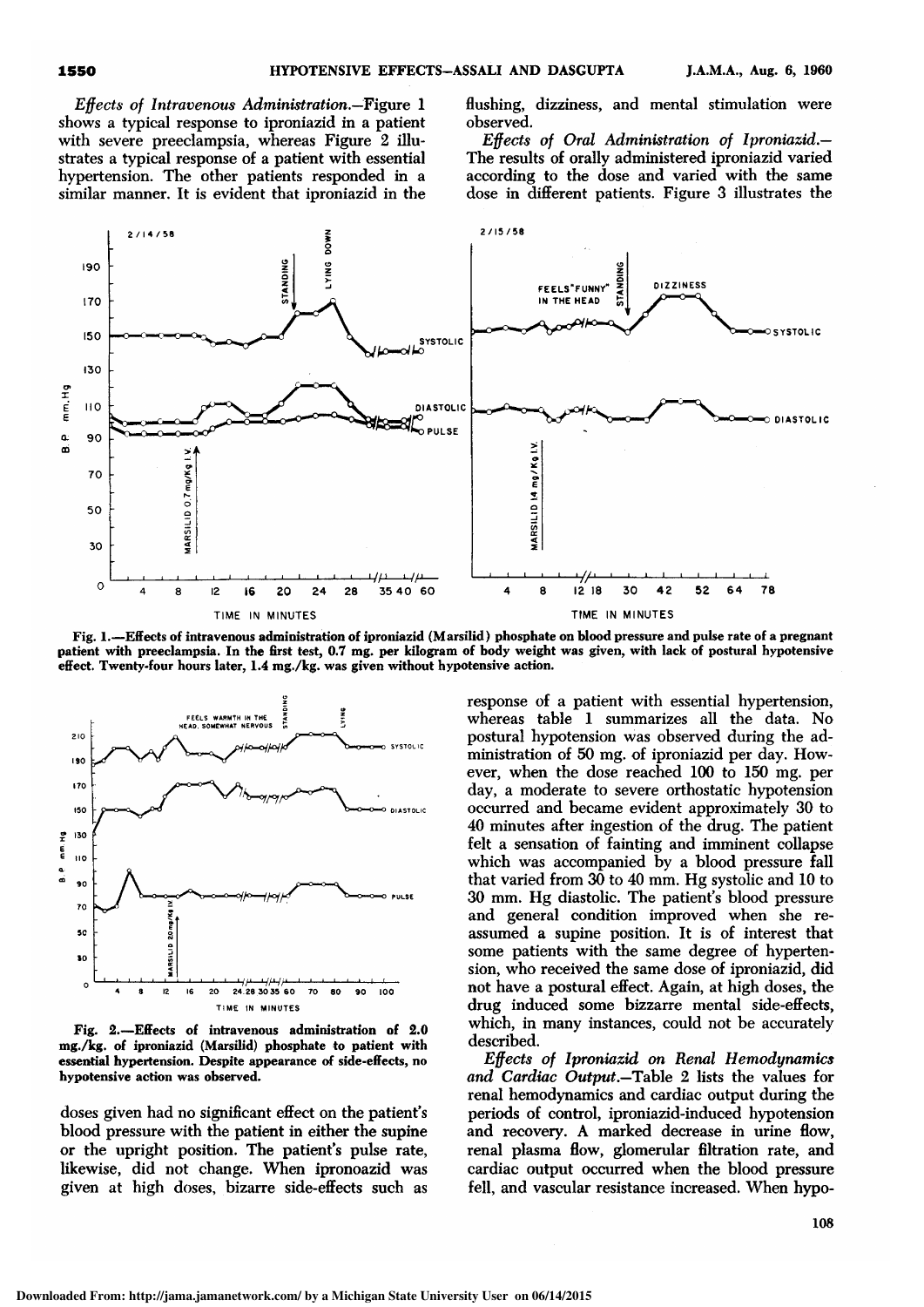tension subsided with the patient's resumption of the recumbent position, the values for renal hemodynamics and cardiac output returned to control levels.

Effects of Carboxazid —In the doses given, carboxazid had no significant action on the supine blood pressure and on the renal plasma flow and glomerular filtration rate. Control blood pressure ranged from 160/95 mm. Hg to 210/120 mm. Hg. It remained practically the same after administration of carboxazid. Postural hypotension occurred in three cases, but in only one case was it severe enough to warrant discontinuance of therapy.

### Comment

It is evident from the present data that the fall in blood pressure which follows the administration of iproniazid and its analogue, carboxazid, is inconsistent and requires continuous oral administration of <sup>100</sup> to <sup>150</sup> mg. per day of iproniazid or <sup>20</sup> mg. or more of carboxazid for <sup>a</sup> few days to become



Fig. 3.—Effects of oral administration of iproniazid ( Marsilid) phosphate to hospitalized patient with essential hypertension in whom orthostatic hypotension occurred. When dosage reached  $150$  mg./day for 3 to 4 days, postural hypotension of varying magnitude began to occur one-half hour after ingestion of drug. Patient's hypotension was relieved rapidly by reassuming recumbent position. When dose was decreased, orthostatic effect subsided.

evident. Given intravenously in doses up to <sup>2</sup> mg. per kilogram of body weight, iproniazid failed to produce any hypotensive action. Thus, the occurrence of hypotension seems to depend upon the establishment of <sup>a</sup> critical blood level through cumulation. However, since not all patients exhibit the same vascular response, it seems also that the hypotensive action of iproniazid and its analogue is peculiar to certain subjects.

As to the hemodynamic mechanisms of this hypotension, the present data seem to indicate that it is orthostatic in nature, probably caused by venous pooling. This hypothesis receives support from the clinical observations " which indicate that the fall in blood pressure is more evident when the patient assumes the upright position. This fact together with the striking decrease in cardiac output, renal plasma flow, and glomerular filtration rate, as well as the increase in renal vascular resistance, simulate the hemodynamic action of ganglionic blocking agents.<sup>5</sup> Whether iproniazid in large doses produces, by some unknown mechanism, <sup>a</sup> blockade of the venomotor tone and <sup>a</sup> sequestration of blood into the venous side of the circulation cannot be stated from the present study.

| TABLE 1.-Effects of Oral Administration of Iproniazid on |
|----------------------------------------------------------|
| Patients' Blood Pressure as Compared with                |
| Control Blood Pressure                                   |

|           |         | <b>Test Results</b> |                                                   |                                 |                   |          |  |
|-----------|---------|---------------------|---------------------------------------------------|---------------------------------|-------------------|----------|--|
|           |         | Daily<br>Dose       | Length<br>nf<br>Treat-<br>ment.                   | Supine<br><b>Blood Pressure</b> | Postural<br>Нуро- |          |  |
| Diagnosis | Patient | ing.                | Days                                              | $C^*$                           | At                | tension  |  |
|           |         | 50                  | 3                                                 | 160/110                         | 150/105           | 0        |  |
|           |         | 100                 | 3                                                 | 150/104                         | 150/100           |          |  |
|           | 2.      | 50                  | 4                                                 | 170/112                         | 172/114           |          |  |
|           |         | 150                 | $\frac{2}{3}$                                     | 170/110                         | 162/110           | moderate |  |
|           | 3.      | 50                  |                                                   | 150/90                          | 148/88            |          |  |
|           |         | 150                 |                                                   | 150/88                          | 142/88            |          |  |
| Tox-      |         | 100                 | $\begin{smallmatrix} 3 \ 3 \ 3 \end{smallmatrix}$ | 165/108                         | 160/110           | moderate |  |
| emia      |         | 150                 |                                                   | 160/110                         | 155/100           | severe   |  |
|           | 5.      | 50                  |                                                   | 180/108                         | 175/104           | o        |  |
|           |         | 150                 |                                                   | 175/105                         | 170/100           | moderate |  |
|           |         | 50                  |                                                   | 190/110                         | 180/100           | 0        |  |
|           |         | 150                 |                                                   | 180/100                         | 180/104           | severe   |  |
|           |         | 100                 |                                                   | 180/110                         | 175/100           | severe   |  |
|           |         | 50                  | 4265823                                           | 200/140                         | 200/140           | 0        |  |
|           |         | 100                 |                                                   | 210/145                         | 200/140           | 0        |  |
| Essen-    |         | 150                 | 6                                                 | 204/150                         | 210/160           | severe   |  |
| tial      | 9.      | 150                 | 6                                                 | 170/110                         | 170/112           | 0        |  |
| Hyper-    | 10.     | 50                  | 5                                                 | 190/105                         | 200/110           |          |  |
| tension   |         | 150                 | 3                                                 | 200/110                         | 180/105           | moderate |  |
|           | 11.     | 100                 | 12                                                | 160/95                          | 170/110           | 0        |  |
|           | 12.     | 50                  | 4                                                 | 185/105                         | 190/110           |          |  |
|           |         | 100                 |                                                   | 190/110                         | 175/105           | 0        |  |
|           |         | 150                 | $\frac{3}{3}$                                     | 175/105                         | 180/110           | severe   |  |
|           |         |                     |                                                   |                                 |                   |          |  |

\* C, control blood pressure, represents average of all the readings recorded prior to drug administration.<br>
+ A, response to drug, as tabulated for each patient according to the<br>
dose given and refers to the lowest reading

From the clinical point of view, it seems unlikely that the hypotension induced by use of iproniazid is of any benefit to the hypertensive patient. Its inconsistency together with the unfavorable hemo-

Table 2—Effects of Iproniazid Therapy During Control, Hypotension, and Recovery Periods

|         |             | Test Results* |                                            |     |              |                               |  |  |
|---------|-------------|---------------|--------------------------------------------|-----|--------------|-------------------------------|--|--|
| Patient | Period      | UF            | RPF<br>ml./min. ml./min. ml./min. ml./min. | GFR | RV<br>mm.Hg/ | $_{\rm co}$<br>Liter/<br>min. |  |  |
|         | Control     | 4.8           | 550                                        | 115 | 7            | 5.6                           |  |  |
| 1       | Hypotension | 1.1           | 380                                        | 85  | 14           | 4.1                           |  |  |
|         | Recovery    | 2.8           | 485                                        | 98  | 8            | 5.2                           |  |  |
| 2.      | Control     | 3.7           | 615                                        | 125 | 10           |                               |  |  |
|         | Hypotension | 0.8           | 425                                        | 75  | 22           |                               |  |  |
|         | Recovery    | 4.1           | 535                                        | 110 | 12           | $\cdots$                      |  |  |
| 3       | Control     | 2.9           | 515                                        | 108 | 6            | 7.2                           |  |  |
|         | Hypotension | 0.7           | 465                                        | 70  | 12           | 4.8                           |  |  |
|         | Recovery    | 3.1           | 550                                        | 110 | 7            | 6.9                           |  |  |
| 4       | Control     | 5.5           | 680                                        | 128 | 5            | .                             |  |  |
|         | Hypotension | 1.0           | 495                                        | 101 | 13           | .                             |  |  |
|         | Recovery    | 4.2           | 610                                        | 135 | 6            | .                             |  |  |

\* UF, urine flow; RPF, renal plasma flow; GFR, glomerular filtration rate; RV, renal vascular resistance; CO, cardiac output.

dynamic and renal effects indicate that the fall in blood pressure is <sup>a</sup> side-effect rather than <sup>a</sup> true vasodilator action.

### Summary and Conclusions

The hemodynamic and renal effects of acute and chronic administration of Marsilid and its analogue, Marplan, were investigated in patients with toxemia